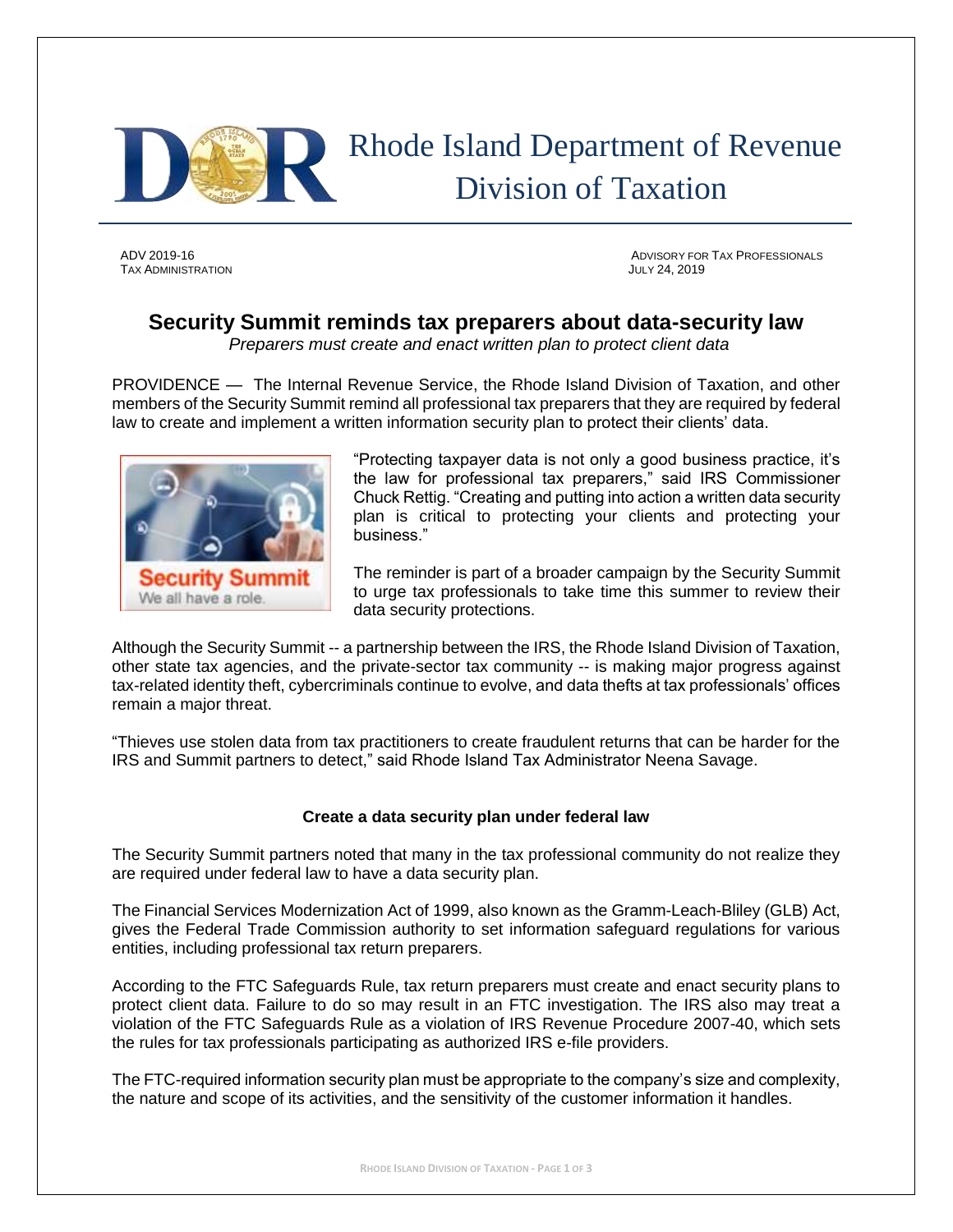According to the FTC, each company, as part of its plan, must:

- Designate one or more employees to coordinate its information security program;
- Identify and assess the risks to customer information in each relevant area of the company's operation and evaluate the effectiveness of the current safeguards for controlling these risks;
- Design and implement a safeguards program and regularly monitor and test it;



- Select service providers that can maintain appropriate safeguards, and make sure the contract requires them to maintain safeguards and oversee their handling of customer information; and
- Evaluate and adjust the program in light of relevant circumstances, including changes in the firm's business or operations, or the results of security testing and monitoring.

The FTC says the requirements are designed to be flexible so that companies can implement safeguards appropriate to their own circumstances. The Safeguards Rule requires companies to assess and address the risks to customer information in all areas of their operations.

➢ *Please note: The FTC currently is re-evaluating the Safeguards Rule and has proposed new regulations. Be alert to any changes in the Safeguards Rule and its effect on the tax preparation community.*

IRS [Publication 4557, Safeguarding Taxpayer Data \(PDF\),](https://www.irs.gov/pub/irs-pdf/p4557.pdf) details critical security measures that all tax professionals should enact. The publication also includes information on how to comply with the FTC Safeguards Rule, including a checklist of items for a prospective data security plan. Tax professionals are asked to focus on key areas such as employee management and training; information systems; and detecting and managing system failures.

## **Additional data protection provisions may apply**

The IRS and certain Internal Revenue Code (IRC) sections also focus on protection of taxpayer information and requirements of tax professionals. Here are a few examples:

- **IRS Publication 3112**  IRS e-File Application and Participation, states: Safeguarding of IRS e-file from fraud and abuse is the shared responsibility of the IRS and Authorized IRS e-file Providers. Providers must be diligent in recognizing fraud and abuse, reporting it to the IRS, and preventing it when possible. Providers must also cooperate with the IRS' investigations by making available to the IRS upon request information and documents related to returns with potential fraud or abuse.
- **IRC, Section 7216** This IRS code provision imposes criminal penalties on any person engaged in the business of preparing or providing services in connection with the preparation of tax returns who knowingly or recklessly makes unauthorized disclosures or uses information furnished to them in connection with the preparation of an income tax return.
- **IRC, Section 6713**  This code provision imposes monetary penalties on the unauthorized disclosures or uses of taxpayer information by any person engaged in the business of preparing or providing services in connection with the preparation of tax returns.
- **IRS Revenue Procedure 2007-40**  This legal guidance requires authorized IRS e-file providers to have security systems in place to prevent unauthorized access to taxpayer accounts and personal information by third parties. It also specifies that violations of the GLB Act and the implementing rules and regulations put into effect by the FTC, as well as violations of non-disclosure rules addressed in IRC sections 6713 and 7216, are considered violations